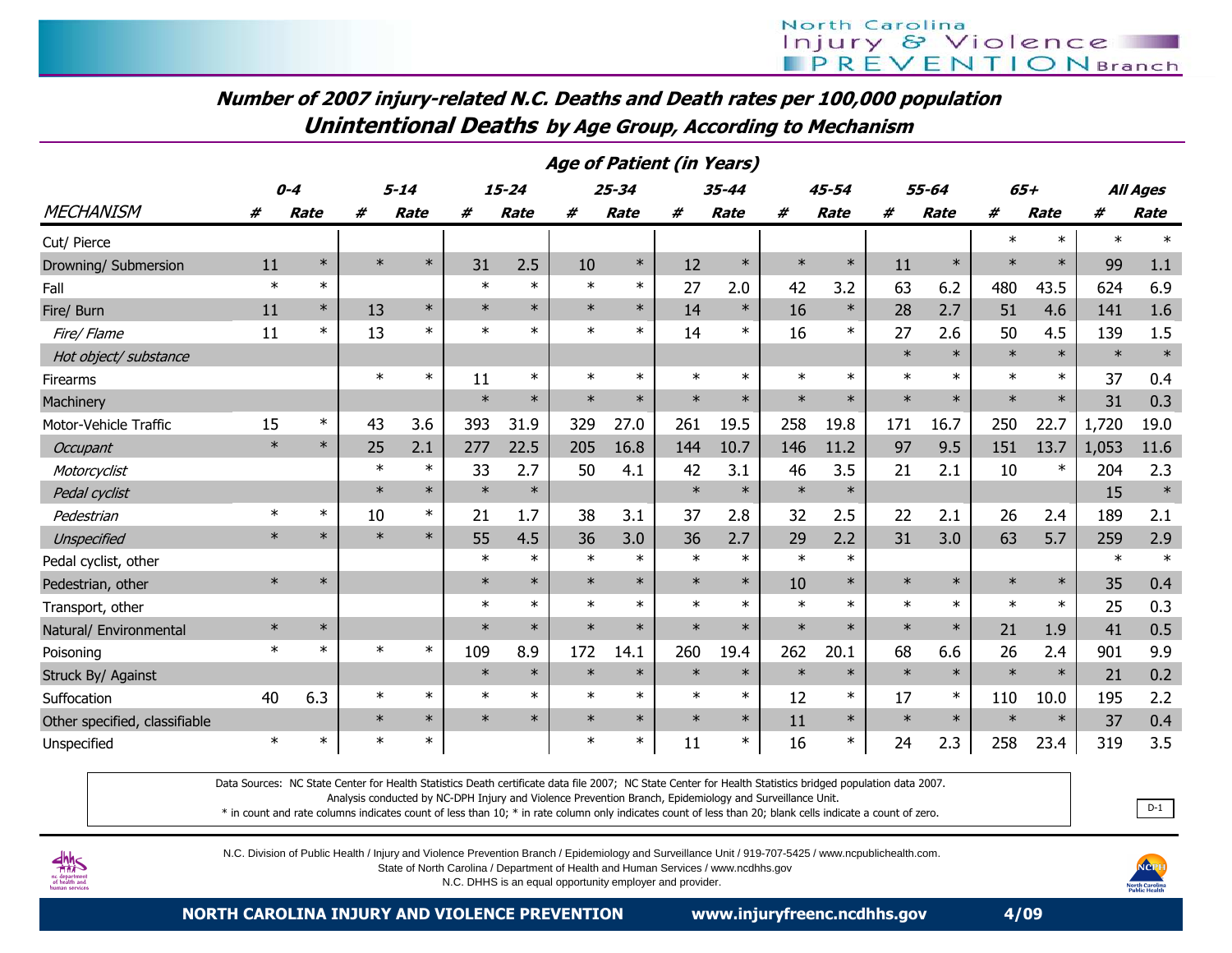# Number of 2007 injury-related N.C. Deaths and Death rates per 100,000 populationSelf-Inflicted Deaths by Age Group, According to Mechanism

|                               |         |      |          |        |        |           |        | Age of Patient (in Years) |        |        |        |        |        |        |        |        |        |          |
|-------------------------------|---------|------|----------|--------|--------|-----------|--------|---------------------------|--------|--------|--------|--------|--------|--------|--------|--------|--------|----------|
|                               | $0 - 4$ |      | $5 - 14$ |        |        | $15 - 24$ |        | $25 - 34$                 |        | 35-44  | 45-54  |        |        | 55-64  | $65+$  |        |        | All Ages |
| <b>MECHANISM</b>              | #       | Rate | #        | Rate   | #      | Rate      | #      | <b>Rate</b>               | #      | Rate   | #      | Rate   | #      | Rate   | #      | Rate   | #      | Rate     |
| Cut/ Pierce                   |         |      |          |        |        |           | $\ast$ | $\ast$                    | $\ast$ | $\ast$ | $\ast$ | $\ast$ | $\ast$ | $\ast$ | $\ast$ | $\ast$ | 11     | $\ast$   |
| Drowning/ Submersion          |         |      |          |        | $\ast$ | $\ast$    | $\ast$ | $\ast$                    | $\ast$ | $\ast$ | $\ast$ | $\ast$ |        |        | $\ast$ | $\ast$ | $\ast$ | $\ast$   |
| Fall                          |         |      |          |        | $\ast$ | $\ast$    |        |                           |        |        | $\ast$ | $\ast$ | $\ast$ | $\ast$ | $\ast$ | $\ast$ | $\ast$ | $\ast$   |
| Fire/ Burn                    |         |      |          |        | $\ast$ | $\ast$    |        |                           | $\ast$ | $\ast$ | $\ast$ | $\ast$ | $\ast$ | $\ast$ | $\ast$ | $\ast$ | $\ast$ | $\ast$   |
| Fire/ Flame                   |         |      |          |        | $\ast$ | $\ast$    |        |                           | $\ast$ | $\ast$ | $\ast$ | $\ast$ | $\ast$ | $\ast$ | $\ast$ | $\ast$ | $\ast$ | $\ast$   |
| Firearms                      |         |      |          |        | 64     | 5.2       | 76     | 6.2                       | 107    | 8.0    | 115    | 8.8    | 103    | 10.1   | 141    | 12.8   | 606    | 6.7      |
| Poisoning                     |         |      | $\ast$   | $\ast$ | $\ast$ | $\ast$    | 32     | 2.6                       | 52     | 3.9    | 65     | 5.0    | 43     | 4.2    | 20     | 1.8    | 222    | 2.5      |
| Suffocation                   |         |      | $\ast$   | $\ast$ | 34     | 2.8       | 40     | 3.3                       | 61     | 4.5    | 25     | 1.9    | 12     | $\ast$ | 12     | $\ast$ | 190    | 2.1      |
| Other specified, classifiable |         |      |          |        |        |           |        |                           | $\ast$ | $\ast$ |        |        |        |        |        |        | $\ast$ | $\ast$   |
| Unspecified                   |         |      |          |        | $\ast$ | $\ast$    |        |                           | $\ast$ | $\ast$ | $\ast$ | $\ast$ | $\ast$ | $\ast$ |        |        | $\ast$ | $\ast$   |

Data Sources: NC State Center for Health Statistics Death certificate data file 2007; NC State Center for Health Statistics bridged population data 2007.Analysis conducted by NC-DPH Injury and Violence Prevention Branch, Epidemiology and Surveillance Unit.

 \* in count and rate columns indicates count of less than 10; \* in rate column only indicates count of less than 20; blank cells indicate a count of zero.. D-2



N.C. Division of Public Health / Injury and Violence Prevention Branch / Epidemiology and Surveillance Unit / 919-707-5425 / www.ncpublichealth.com.

State of North Carolina / Department of Health and Human Services / www.ncdhhs.gov

N.C. DHHS is an equal opportunity employer and provider.

NCPH<br>
uth Carolina<br>
ublic Health

NORTH CAROLINA INJURY AND VIOLENCE PREVENTION www.injuryfreenc.ncdhhs.gov 4/09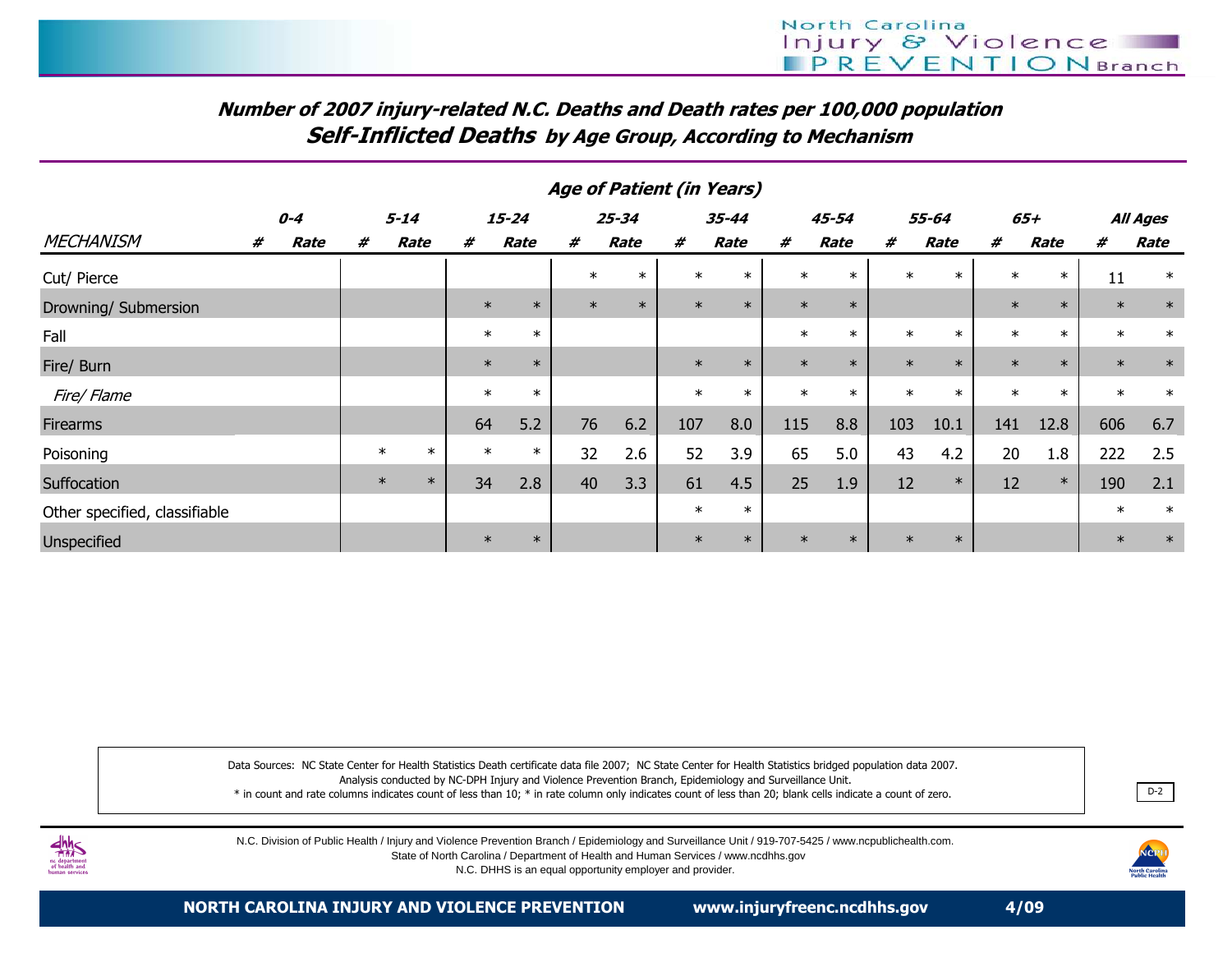# Number of 2007 injury-related N.C. Deaths and Death rates per 100,000 populationAssault Deaths by Age Group, According to Mechanism

|                               | <b>Age of Patient (in Years)</b> |         |    |                  |        |           |        |           |        |        |        |        |        |        |        |        |                 |        |
|-------------------------------|----------------------------------|---------|----|------------------|--------|-----------|--------|-----------|--------|--------|--------|--------|--------|--------|--------|--------|-----------------|--------|
|                               |                                  | $0 - 4$ |    | $5 - 14$         |        | $15 - 24$ |        | $25 - 34$ | 35-44  |        | 45-54  |        | 55-64  |        |        | 65+    | <b>All Ages</b> |        |
| <b>MECHANISM</b>              | #                                | Rate    | #  | Rate             | #      | Rate      | #      | Rate      | #      | Rate   | #      | Rate   | #      | Rate   | #      | Rate   | #               | Rate   |
| Cut/ Pierce                   | $\ast$                           | $\ast$  |    | $\ast$<br>$\ast$ | 15     | $\ast$    | 19     | $\ast$    | 17     | $\ast$ | 18     | $\ast$ | $\ast$ | $\ast$ | $\ast$ | $\ast$ | 84              | 0.9    |
| Drowning/ Submersion          |                                  |         |    |                  |        |           | $\ast$ | $\ast$    |        |        | $\ast$ | $\ast$ |        |        |        |        | $\ast$          | $\ast$ |
| Fall                          |                                  |         |    |                  |        |           |        |           |        |        |        |        | $\ast$ | $\ast$ |        |        | $\ast$          | $\ast$ |
| Fire/ Burn                    |                                  |         |    |                  |        |           |        |           |        |        | $\ast$ | $\ast$ | $\ast$ | $\ast$ | $\ast$ | $\ast$ | $\ast$          | $\ast$ |
| Fire/ Flame                   |                                  |         |    |                  |        |           |        |           |        |        | $\ast$ | $\ast$ | $\ast$ | $\ast$ | $\ast$ | $\ast$ | $\ast$          | $\ast$ |
| <b>Firearms</b>               | $\ast$                           | $\ast$  | 11 | $\ast$           | 149    | 12.1      | 133    | 10.9      | 81     | 6.0    | 44     | 3.4    | 20     | 2.0    | 15     | $\ast$ | 455             | 5.0    |
| Poisoning                     | $\ast$                           | $\ast$  |    |                  |        |           |        |           |        |        | $\ast$ | $\ast$ |        |        | $\ast$ | $\ast$ | $\ast$          | $\ast$ |
| Struck by/ Against            | $\ast$                           | $\ast$  |    |                  | $\ast$ | $\ast$    | $\ast$ | $\ast$    |        |        |        |        |        |        |        |        | $\ast$          | $\ast$ |
| Suffocation                   |                                  |         |    | $\ast$<br>$\ast$ | $\ast$ | $\ast$    | $\ast$ | $\ast$    | $\ast$ | $\ast$ | $\ast$ | $\ast$ | $\ast$ | $\ast$ |        |        | 16              | $\ast$ |
| Other specified, classifiable | $\ast$                           | $\ast$  |    |                  |        |           | $\ast$ | $\ast$    |        |        |        |        |        |        |        |        | $\ast$          | $\ast$ |
| Unspecified                   | $\ast$                           | $\ast$  |    |                  | $\ast$ | $\ast$    | 13     | $\ast$    | 14     | $\ast$ | 13     | $\ast$ | 14     | $\ast$ | 10     | $\ast$ | 75              | 0.8    |

Data Sources: NC State Center for Health Statistics Death certificate data file 2007; NC State Center for Health Statistics bridged population data 2007.Analysis conducted by NC-DPH Injury and Violence Prevention Branch, Epidemiology and Surveillance Unit.

 \* in count and rate columns indicates count of less than 10; \* in rate column only indicates count of less than 20; blank cells indicate a count of zero.<u>D-3</u> and the contract of the contract of the contract of the contract of the contract of the contract of the con



N.C. Division of Public Health / Injury and Violence Prevention Branch / Epidemiology and Surveillance Unit / 919-707-5425 / www.ncpublichealth.com.

State of North Carolina / Department of Health and Human Services / www.ncdhhs.gov

N.C. DHHS is an equal opportunity employer and provider.

r<mark>th Carolin</mark><br>Iblic Health

NORTH CAROLINA INJURY AND VIOLENCE PREVENTION www.injuryfreenc.ncdhhs.gov 4/09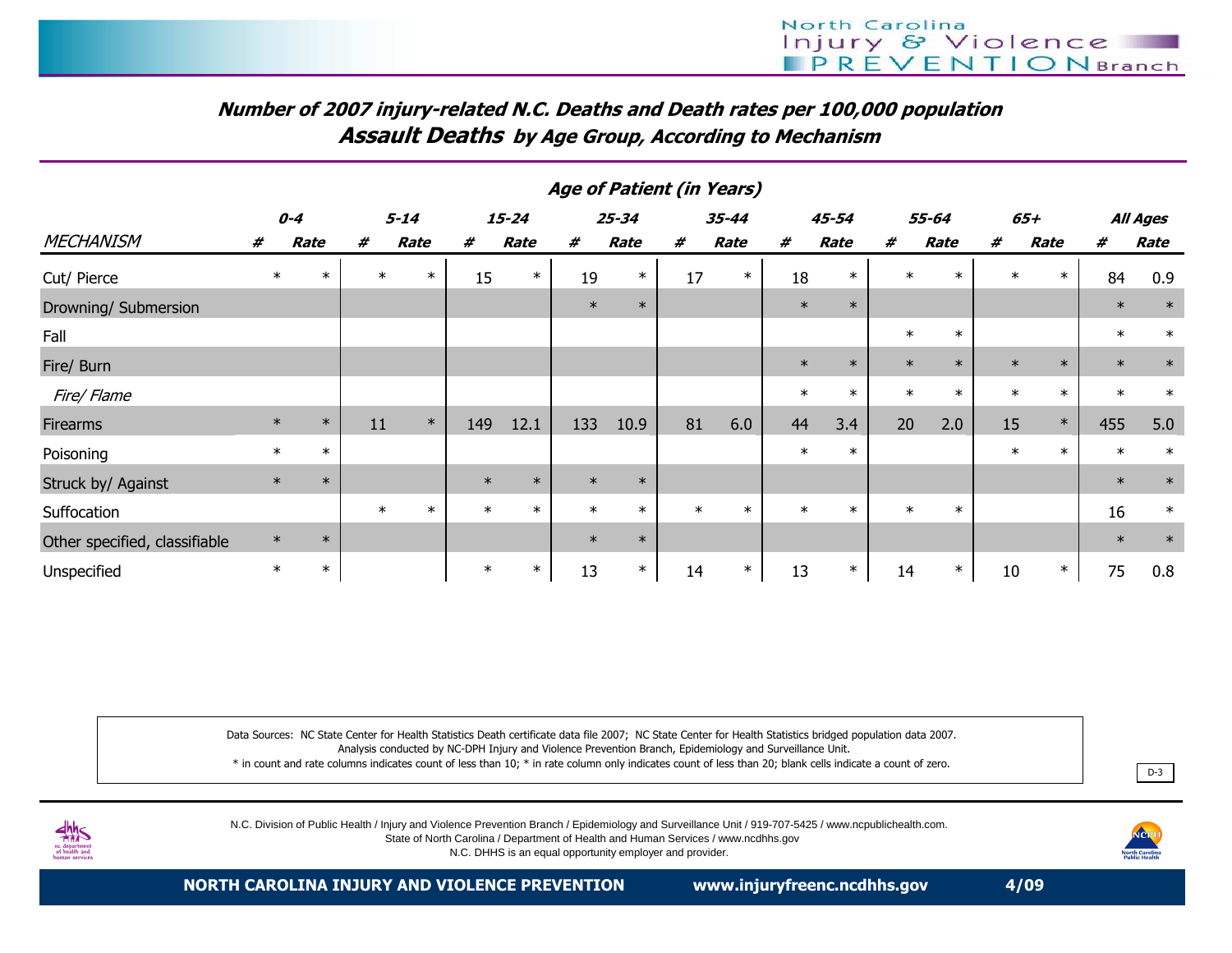# Number of 2007 injury-related N.C. Deaths and Death rates per 100,000 populationUndetermined Deaths by Age Group, According to Mechanism

|                      | Age of Patient (in Years) |      |          |        |           |   |             |        |           |        |       |        |        |       |        |        |        |                  |          |        |             |        |        |
|----------------------|---------------------------|------|----------|--------|-----------|---|-------------|--------|-----------|--------|-------|--------|--------|-------|--------|--------|--------|------------------|----------|--------|-------------|--------|--------|
|                      | $0 - 4$                   |      | $5 - 14$ |        | $15 - 24$ |   | $25 - 34$   |        | $35 - 44$ |        | 45-54 |        |        | 55-64 |        |        | 65+    |                  | All Ages |        |             |        |        |
| <b>MECHANISM</b>     | #                         | Rate | #        | Rate   |           | # | <b>Rate</b> |        | #         | Rate   | #     | Rate   |        | #     | Rate   |        | #      | Rate             | #        |        | <b>Rate</b> | #      | Rate   |
| Drowning/ Submersion |                           |      |          |        |           |   |             |        |           |        |       |        |        |       |        |        |        |                  |          | $\ast$ | $\ast$      | $\ast$ | $\ast$ |
| Fire/ Burn           |                           |      |          |        |           |   |             |        | $\ast$    | $\ast$ |       |        |        |       | $\ast$ | $\ast$ |        |                  |          | $\ast$ | $\ast$      | $\ast$ | $\ast$ |
| Fire/ Flame          |                           |      |          |        |           |   |             |        | $\ast$    | $\ast$ |       |        |        |       | $\ast$ | $\ast$ |        |                  |          | $\ast$ | $\ast$      | $\ast$ | $\ast$ |
| Firearms             |                           |      |          |        |           |   | $\ast$      | $\ast$ |           |        |       | $\ast$ | $\ast$ |       |        |        | $\ast$ | $\ast$           |          |        |             | $\ast$ | $\ast$ |
| Poisoning            |                           |      |          | $\ast$ | $\ast$    |   |             |        | $\ast$    | $\ast$ |       | 12     | $\ast$ | 14    |        | $\ast$ |        | $\ast$<br>$\ast$ |          | $\ast$ | $\ast$      | 41     | 0.5    |
| Suffocation          |                           |      |          | $\ast$ | $\ast$    |   |             |        |           |        |       | $\ast$ | $\ast$ |       | $\ast$ | $\ast$ |        |                  |          |        |             | $\ast$ | $\ast$ |
| Unspecified          |                           |      |          |        |           |   | $\ast$      | $\ast$ |           |        |       | $\ast$ | $\ast$ |       | $\ast$ | $\ast$ | $\ast$ | $\ast$           |          | $\ast$ | $\ast$      | 11     | $\ast$ |

Data Sources: NC State Center for Health Statistics Death certificate data file 2007; NC State Center for Health Statistics bridged population data 2007.Analysis conducted by NC-DPH Injury and Violence Prevention Branch, Epidemiology and Surveillance Unit.

 \* in count and rate columns indicates count of less than 10; \* in rate column only indicates count of less than 20; blank cells indicate a count of zero.. D-4



N.C. Division of Public Health / Injury and Violence Prevention Branch / Epidemiology and Surveillance Unit / 919-707-5425 / www.ncpublichealth.com. State of North Carolina / Department of Health and Human Services / www.ncdhhs.govN.C. DHHS is an equal opportunity employer and provider.

NCR

NORTH CAROLINA INJURY AND VIOLENCE PREVENTION www.injuryfreenc.ncdhhs.gov 4/09